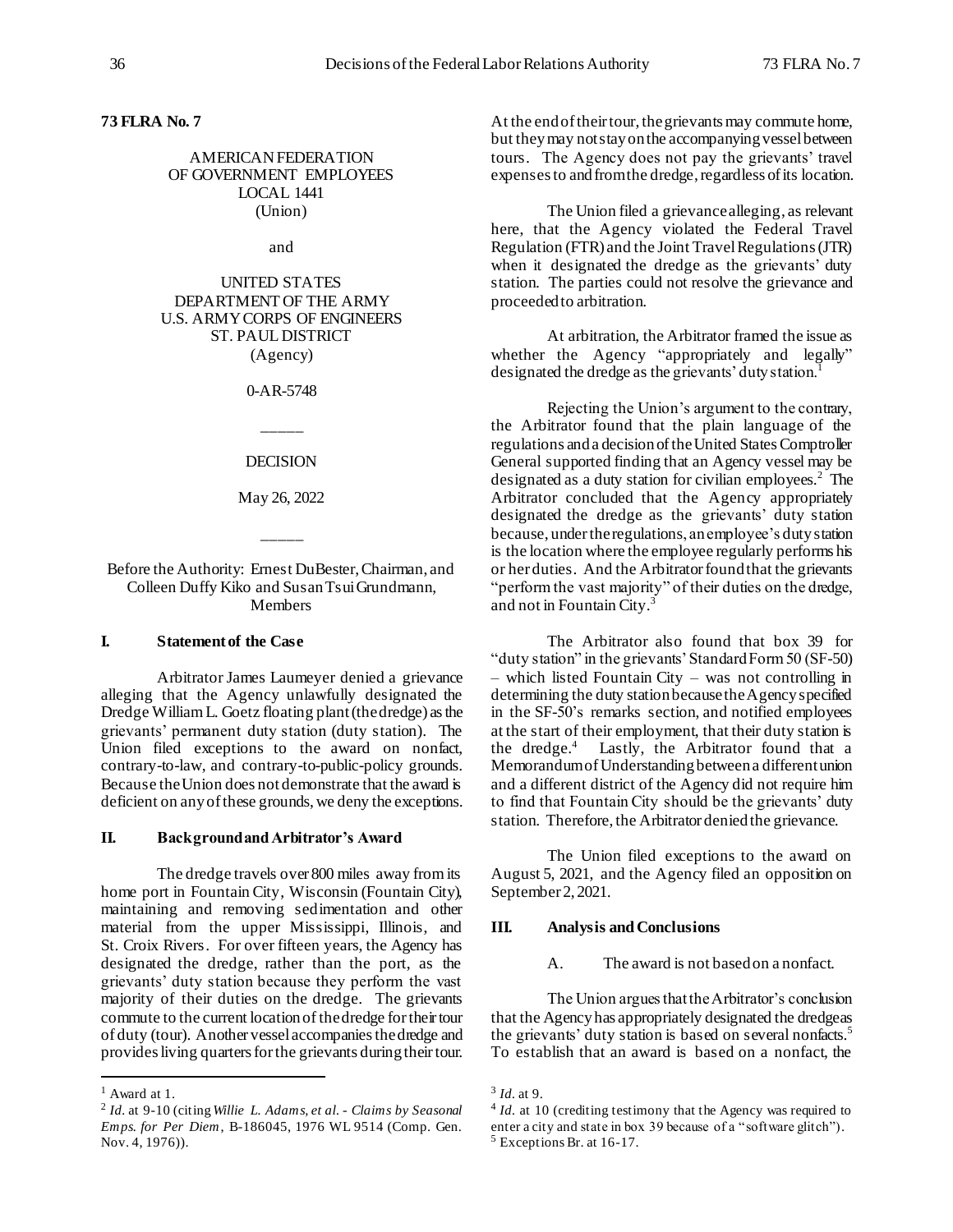excepting party must show that a central fact underlying the award is clearly erroneous, but for which the arbitrator would have reached a different result.<sup>6</sup> But, disagreement with an arbitrator's evaluation of the evidence, including the weight to be accorded such evidence, does not provide a basis for finding that an award is based on a nonfact.<sup>7</sup>

First, the Union argues that the Arbitrator erroneously determined that the Agency noted Fountain City in box 39 of the grievants' SF-50 form due to a software glitch.<sup>8</sup> However, the Arbitrator based that finding on an Agency witness's testimony. <sup>9</sup> The Union's argument merely challengesthe Arbitrator's evaluation of the evidence, which does not provide a basis for finding the award is based on nonfact.<sup>10</sup>

Next, the Union contends that the award is based on a nonfact because the Arbitrator failed to "acknowledge" that the Agency does not permit the grievants to stay on the dredge between tours, and that the grievants "spend up to a month of their personal time traveling to and from the dredge" without compensation.<sup>11</sup> But, contrary to the Union's argument, the Arbitrator recognized that the grievants are not "permitted to stay on the dredge in between work weeks" and that they spent hours traveling to and from the dredge.<sup>12</sup> Moreover, the Arbitrator concluded that the Agency properly designated the dredge as the grievants' duty station because they perform the majority of their duties there, not because of any finding regarding where the grievants spend their time between tours. Therefore, the Union has failed to establish that a central fact underlying the award is clearly erroneous.<sup>13</sup>

j

Accordingly, we deny the Union's nonfact exception.<sup>14</sup>

B. The award is not contrary to law.

The Union argues that the award is contrary to law because the plain language of the FTR and JTR does not allow a "moving vessel" to bea duty station for civilian employees. 15 When an exception involves an award's consistency with law, rule, or regulation, the Authority reviews any question of law raised by the exception and the award de novo.<sup>16</sup> In applying the standard of de novo review, the Authority assesses whether the arbitrator's legal conclusions are consistent with the applicable standard of law.<sup>17</sup> In making that assessment, the Authority defers to the arbitrator's underlying factual findings, unless the appealing party establishes they are nonfacts.<sup>18</sup>

As relevant here, the FTR defines "official station" as:

> An area defined by the agency that includes the location where the employee regularly performs his or her duties .... The area may be a mileage radius around a particular point, a geographic boundary, or any other definite domain, provided no part of the area is more than 50 miles from where the employee regularly performs his or her duties .... If the employee's work involves recurring travel or varies on a recurring basis, the location where the work activities of the employee's

<sup>6</sup> *U.S. Dep't of VA, Nashville Reg'l Off., Nashville, Tenn.*, 72 FLRA 371, 374 (2021) (*VA Nashville*) (Member Abbott concurring) (citing *AFGE, Loc. 1594*, 71 FLRA 878, 880 (2020)).

<sup>7</sup> *Id.* at 374-75 (citing *U.S. Small Bus. Admin., Birmingham, Ala.*, 72 FLRA 106, 106 (2021) (*SBA*)).

<sup>8</sup> Exceptions Br. at 17.

<sup>9</sup> Award at 10.

<sup>10</sup> *See VA Nashville*, 72 FLRA at 374-75 (citing *SBA*, 72 FLRA at 106).

 $11$  Exceptions Br. at 16-18.

<sup>&</sup>lt;sup>12</sup> *See* Award at 7-9 (noting that the parties "have raised other peripheral issues that . . . are not controlling").

<sup>13</sup> *See AFGE, Loc. 3369*, 72 FLRA 158, 159 (2021). To the extent that the Union argues that the Arbitrator failed to properly address its argument that "employees are forced" to travel to the dredge without compensation, *see* Exceptions Br. at 18-19, the Authority has held that "arbitrators are not required to address every argument that is raised by the parties." *See U.S. Dep't of HUD*, 71 FLRA 616, 620 (2020) (then-Member DuBester concurring); *see also Indep. Union of Pension Emps. for Democracy & Just.*, 71 FLRA 822, 823 (2020) (stating that an "[a]rbitrator's failure to cite all of the evidence" upon which the arbitrator relied in making findings "does not demonstrate that

the award is deficient") (citing *Army Materials & Mechs. Rsch. Ctr.*, 32 FLRA 1156, 1158 (1988)).

<sup>&</sup>lt;sup>14</sup> *NATCA*, 71 FLRA 424, 425 (2019) (denying nonfact exception where challenged finding was not the basis for the award).

<sup>15</sup> Exceptions Br. at 6-10. The Union also argues that the Arbitrator: (1) relied on an outdated version of the JTR, *id.* at 7; (2) relied on an inapplicable Comptroller General decision, *id.* at 11-12; (3) failed to cite the entire definition of "official station" in the FTR, *id.* at 14; and (4) failed to consider a Memorandum of Understanding from another Agency facility using the proper legal standard, *id.* at 16. Because the Authority assesses whether an arbitrator's legal conclusions – not an arbitrator's reasoning – are consistent with the applicable standard of law when conducting de novo review, these arguments provide no basis for finding the award deficient. *See AFGE, Loc. 1441*, 70 FLRA 161, 164 (2017) (citing *GSA*, 70 FLRA 14, 15 (2016)); *AFGE, Loc. 1010*, 70 FLRA 8, 9 (2016) (citing *NTEU, Chapter 137*, 60 FLRA 483, 487 n.11 (2004)). <sup>16</sup> *AFGE, Loc. 2516*, 72 FLRA 567, 569 (2021) (citing *NAGE*,

<sup>71</sup> FLRA 775, 775 (2020) (*NAGE*); *AFGE, Loc. 2145*, 70 FLRA 873, 874 (2018)).

<sup>17</sup> *Id.* (citing *NAGE*, 71 FLRA at 775).

<sup>18</sup> *Id.* (citing *NAGE*, 71 FLRA at 775-76).